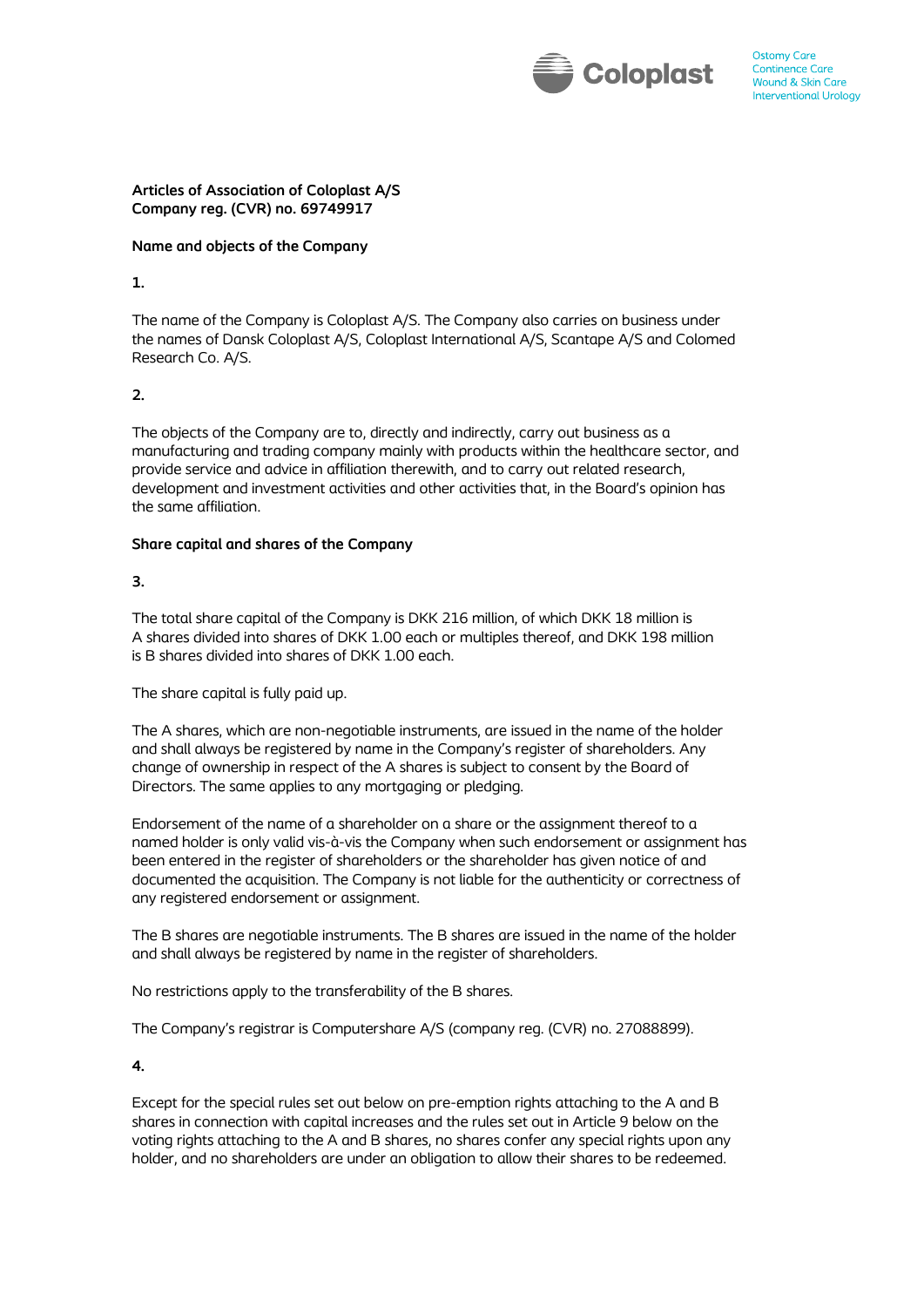

If the shareholders in general meeting resolve to increase the share capital by issuing new A and B shares, the existing A shareholders have pre-emption rights to new A shares and the existing B shareholders have pre-emption rights to new B shares. If the share capital is only increased by either A shares or B shares, all existing shareholders have pre-emption rights to new shares in proportion to their holdings of existing shares.

The A shares are signed by the Board of Directors in accordance with the rules of the Danish Companies Act. Annual dividends are paid to the A shareholders registered in the register of shareholders. Any dividends remaining unclaimed for a period of three years from the due date accrue to the Company.

The Company's A shares may be cancelled without a court order in accordance with the rules of the Danish Companies Act.

The Company's B shares are registered with VP Securities A/S (company reg. (CVR) no. 21599336), and payment of dividends concerning the B shares will be calculated by VP Securities A/S. Dividends will be deposited in the account and with the bank specified to VP Securities A/S and generally pursuant to the applicable rules. Any dividends remaining unclaimed for a period of three years from the due date accrue to the Company.

#### **5.**

(a) The Company's share capital may be increased in one or more issues of B shares by a total nominal amount of up to DKK 15 million as directed by the Board of Directors with respect to time and terms, cf. Article 5(a)(6) below. New shares issued under this authorisation are offered with pre-emption rights to the existing shareholders against payment in cash or otherwise.

The above authorisation conferred on the Board of Directors shall be valid up to and including 4 December 2023.

New shares issued under the authorisation conferred on the Board of Directors by this Article shall be negotiable instruments issued in the name of the holder and shall always be registered by name in the register of shareholders. The new shares shall be subject to the same rules with respect to transferability, redeemability, pre-emption rights and voting rights as those applicable to the Company's other shares as provided in Articles 3, 4 and 9 hereof.

The new shares are eligible for dividends and other rights in the Company from the time and date determined by the Board of Directors, always provided that such rights shall take effect not later than 12 months after the date of registration of the capital increase with the Danish Business Authority.

The Board of Directors is authorised to make any such amendments to the Articles of Association as may be necessitated by the capital increase under this Article.

The authorisations in Articles 5(a) and 5(b) combined cannot be utilised for issues of B shares of a nominal amount of more than DKK 15 million.

(b) The Company's share capital may be increased in one or more issues of B shares by a total nominal amount of up to DKK 15 million as directed by the Board of Directors with respect to time and terms, cf. Article 5(a)(6) above. New shares issued under this authorisation are offered without pre-emption rights to the existing shareholders at the market price and not below par against payment in cash or otherwise, including as consideration in full or in part for the Company's acquisition of existing activities or other assets.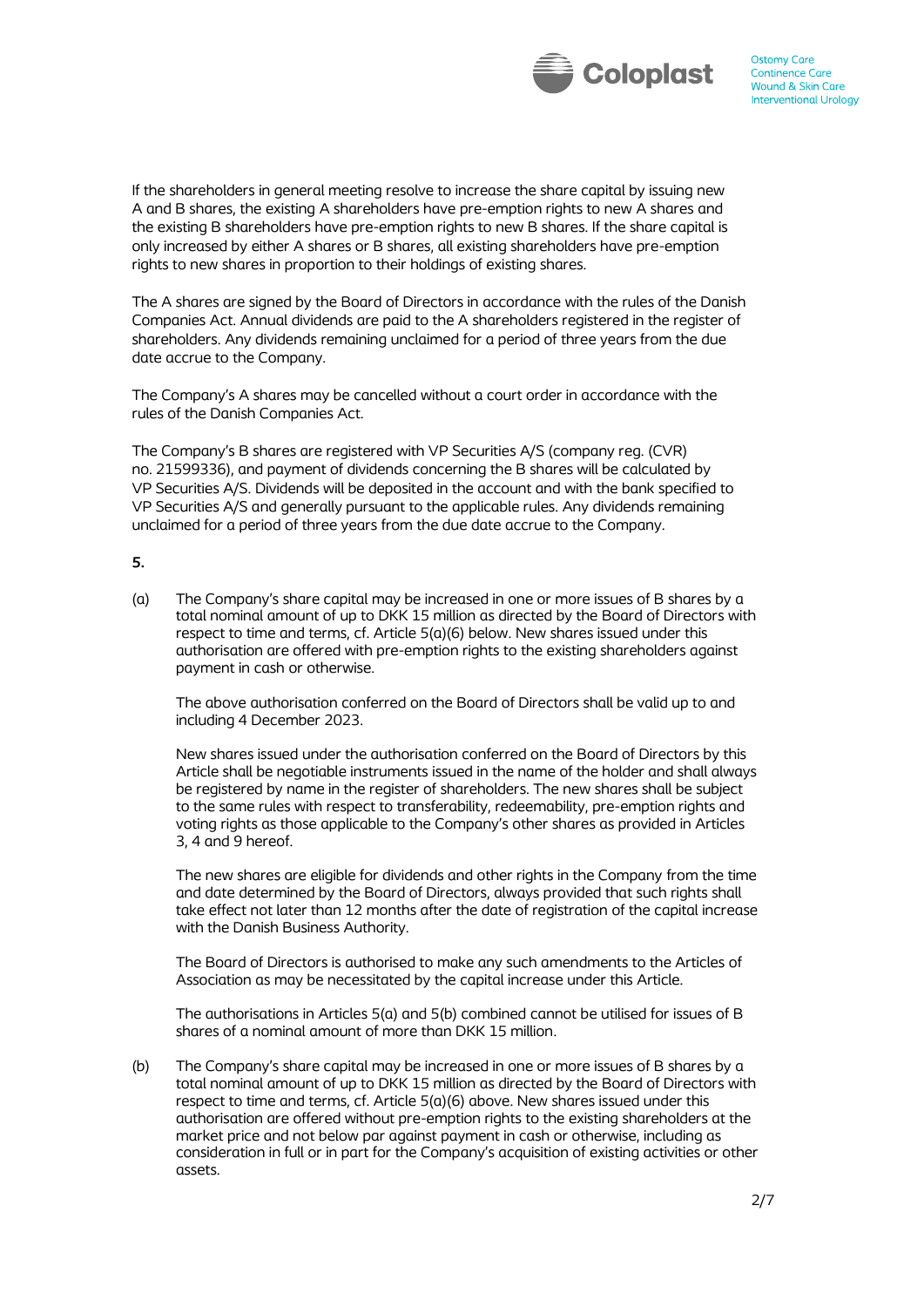

The above authorisation conferred on the Board of Directors shall be valid up to and including 4 December 2023.

New shares issued under the authorisation conferred on the Board of Directors by this Article shall be negotiable instruments issued in the name of the holder and shall always be registered by name in the register of shareholders. The new shares shall be subject to the same rules with respect to transferability, redeemability, pre-emption rights and voting rights as those applicable to the Company's other shares as provided in Articles 3, 4 and 9 hereof.

The new shares are eligible for dividends and other rights in the Company from the time and date determined by the Board of Directors, always provided that such rights shall take effect not later than 12 months after the date of registration of the capital increase with the Danish Business Authority.

The Board of Directors is authorised to make any such amendments to the Articles of Association as may be necessitated by the capital increase under this Article.

#### **General meetings**

#### **6.**

The general meetings of the Company are held in the Capital Region of Denmark as directed by the Board of Directors. The annual general meeting shall be held every year before the end of December.

Extraordinary general meetings shall be held as and when requested by the Board of Directors or by the auditor. Moreover, extraordinary general meetings shall be convened within two weeks when requested in writing for the purpose of transacting specific business by shareholders holding at least 5% of the share capital.

Any questions by shareholders to the agenda and other documents for the purpose of the general meeting shall be received by the Company not later than one week before the date of the general meeting.

### **7.**

All general meetings shall be convened by giving not more than five weeks' and not less than three weeks' notice on the Company's website, www.coloplast.com, and electronically by email to all shareholders recorded in the register of shareholders who have so requested by registering an email address with the Company.

Not later than eight weeks before the general meeting is held, the date thereof will be published on the Company's website, www.coloplast.com.

In order to be considered at the general meeting, proposals from shareholders shall be submitted in writing to the Board of Directors not later than six weeks before the date of the general meeting. If a proposal is received after such time, the Board of Directors will decide whether to accept the proposal.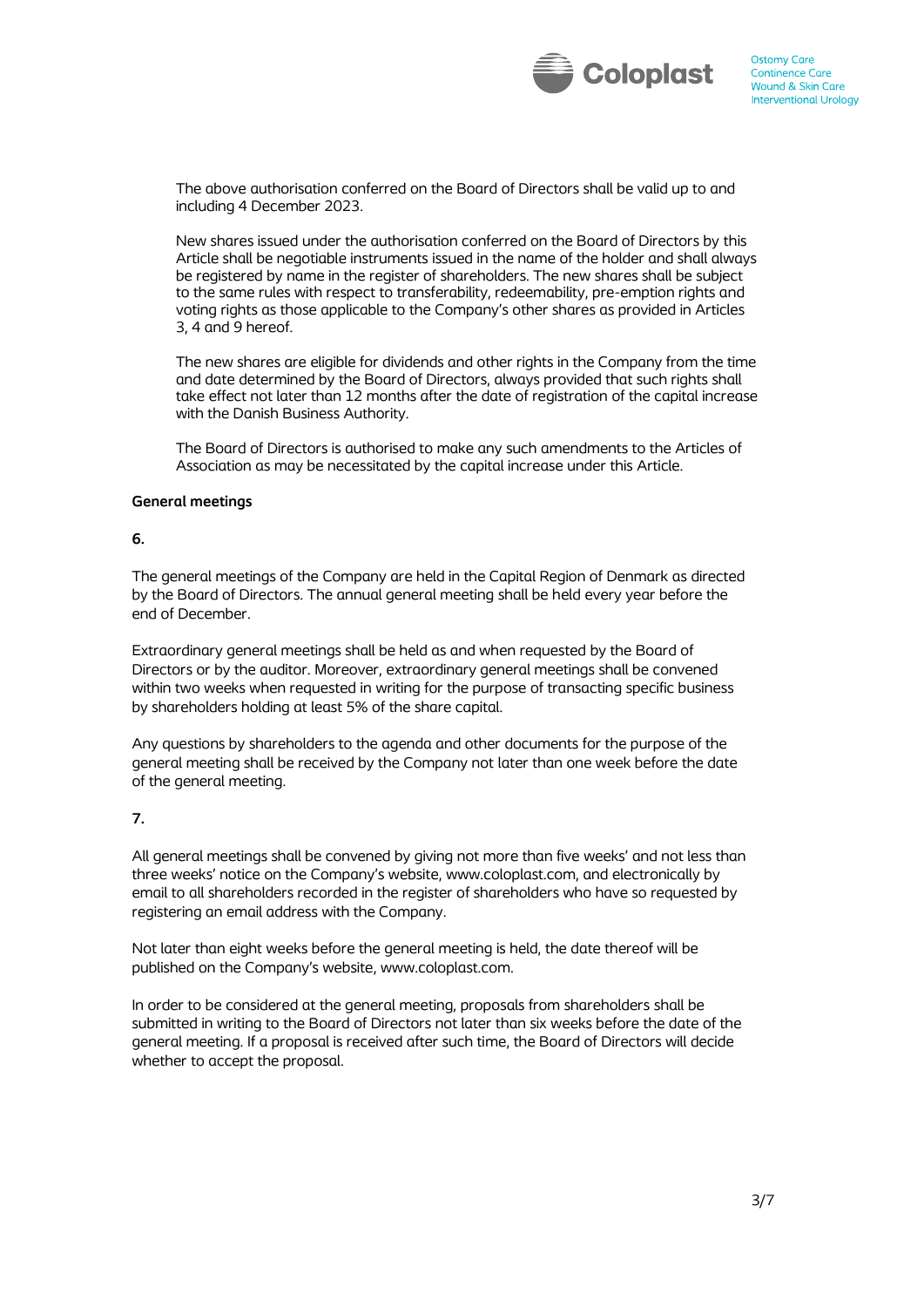

Not later than three weeks before a general meeting, including the day of the general meeting, the following information shall be made available to the shareholders on the Company's website, www.coloplast.com:

- The notice convening the general meeting.
- The total number of shares and voting rights as at the date the general meeting is convened, including the total number for each share class.
- The documents to be presented at the general meeting, including, for the annual general meeting, the latest audited annual report.
- The agenda and the complete proposals.
- Forms to be used for voting by proxy or voting by correspondence.

**8.**

The agenda of the annual general meeting shall include the following business:

- 1. Report by the Board of Directors on the activities of the Company during the past financial year.
- 2. Presentation and approval of the audited annual report.
- 3. Resolution on the distribution of profit or covering of loss, as the case may be, in accordance with the approved annual report.
- 4. Presentation and approval of the remuneration report.
- 5. Approval of the Board of Directors' remuneration for the current financial year.
- 6. Resolutions proposed by the Board of Directors or shareholders.
- 7. Election of members to the Board of Directors.
- 8. Election of auditors.
- 9. Any other business.
- **9.**

A shareholder's right to attend and vote at a general meeting is determined relative to the shares held by the shareholder on the record date, which is one week before the date of the general meeting. The right to attend the general meeting is also subject to the shareholder having requested an admission card for the relevant general meeting not later than three days before the date of the general meeting. Such request may be sent electronically to the Company in compliance with the procedure prescribed on the Company's website, www.coloplast.com.

Admission cards will be issued to anyone who, according to the register of shareholders, is registered as a shareholder on the record date, or from whom the Company has received due notice as of the record date for entry into the register of shareholders. Admission cards may be forwarded electronically by the Company.

Each A share of DKK 1.00 shall entitle the holder to ten votes, and each B share of DKK 1.00 shall entitle the holder to one vote.

Voting rights may be exercised through a proxy, who shall produce a written and dated instrument appointing the proxy. Such instrument cannot be issued for periods exceeding one year.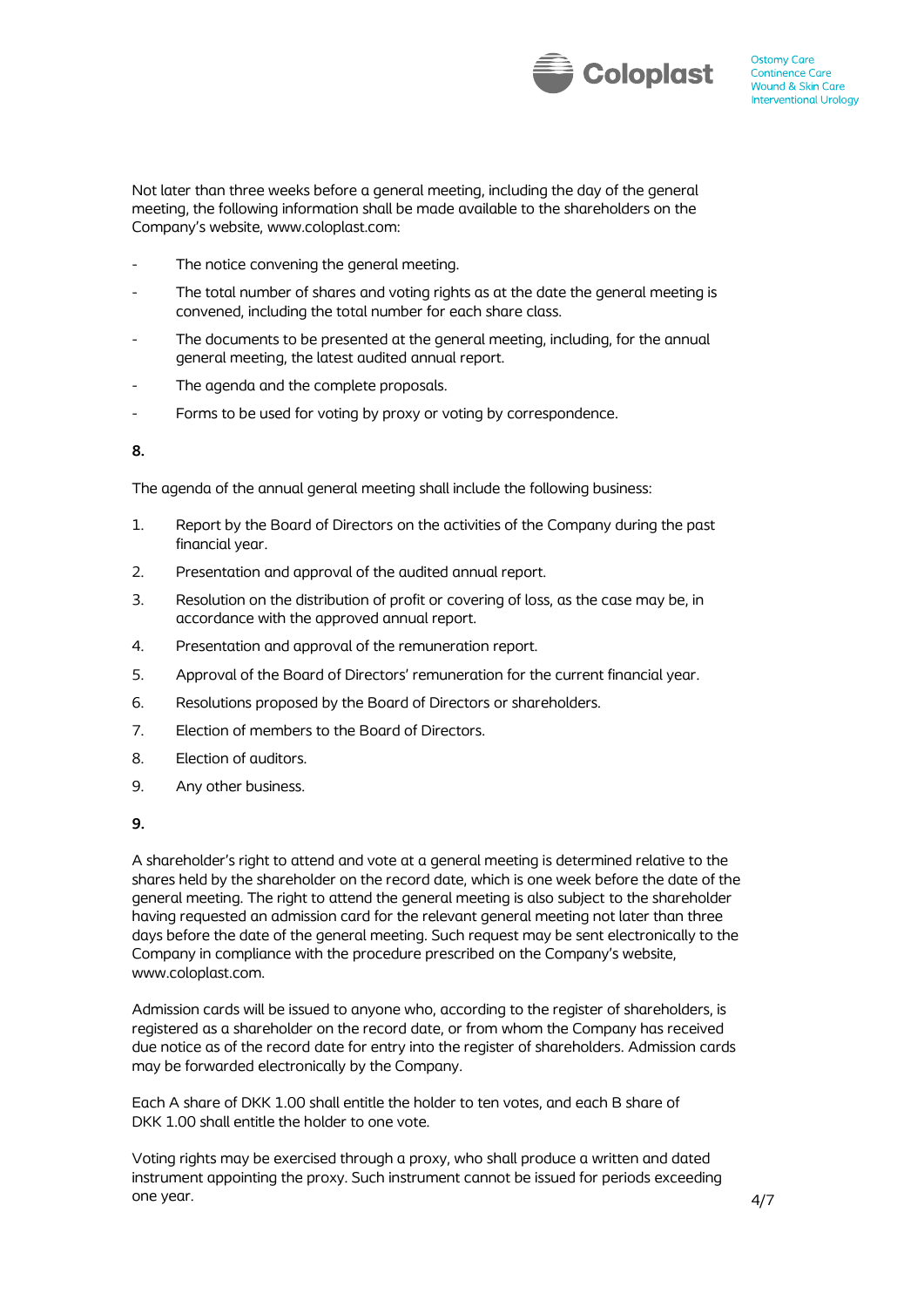

The shareholder or proxy holder may attend the general meeting accompanied by an adviser.

# **10.**

The Board of Directors shall appoint a chairman to preside over the meeting and decide all matters relating to the transaction of business, the procedure of the meeting, the voting and the results thereof.

### **11.**

The Company's general meetings may by decision of the Board of Directors be held as completely electronic general meetings without any physical attendance. Participation in completely electronic general meetings shall take place via electronic media enabling the shareholders of the Company to attend, speak and vote at the general meeting and ensuring that the general meeting can be conducted in a proper manner and in accordance with the Danish Companies Act.

## **12.**

Ordinary business transacted at general meetings is determined by a simple majority of votes. However, resolutions to amend the Company's Articles of Association or to wind up the Company require that at least 50% of the share capital is represented at the general meeting, and that the resolution is furthermore passed by at least two-thirds of the votes cast as well as of the voting share capital represented at the general meeting.

If the required share capital is not represented at the relevant general meeting and the proposed resolution is not adopted by two-thirds of the votes cast, such resolution shall stand rejected. If the resolution is adopted by two-thirds of the votes cast, the Board of Directors shall convene an extraordinary general meeting within two weeks, and if the resolution is adopted by at least two-thirds of the votes cast as well as of the voting share capital represented at such general meeting, the resolution shall be passed irrespective of the amount of share capital represented.

Proxies to attend the first general meeting shall, unless expressly revoked, also be deemed to be valid for the purposes of the second general meeting.

Resolutions comprised by the rules of section 107 of the Danish Companies Act shall meet these provisions.

### **13.**

The minute book or a certified transcript thereof will be made available on the Company's website, www.coloplast.com within two weeks of the date of the general meeting.

## **Board of Directors and Executive Management**

### **14.**

The Company is managed by a board of directors consisting of between five and eight members elected by the shareholders in general meeting and the number of employee representatives prescribed by Danish law.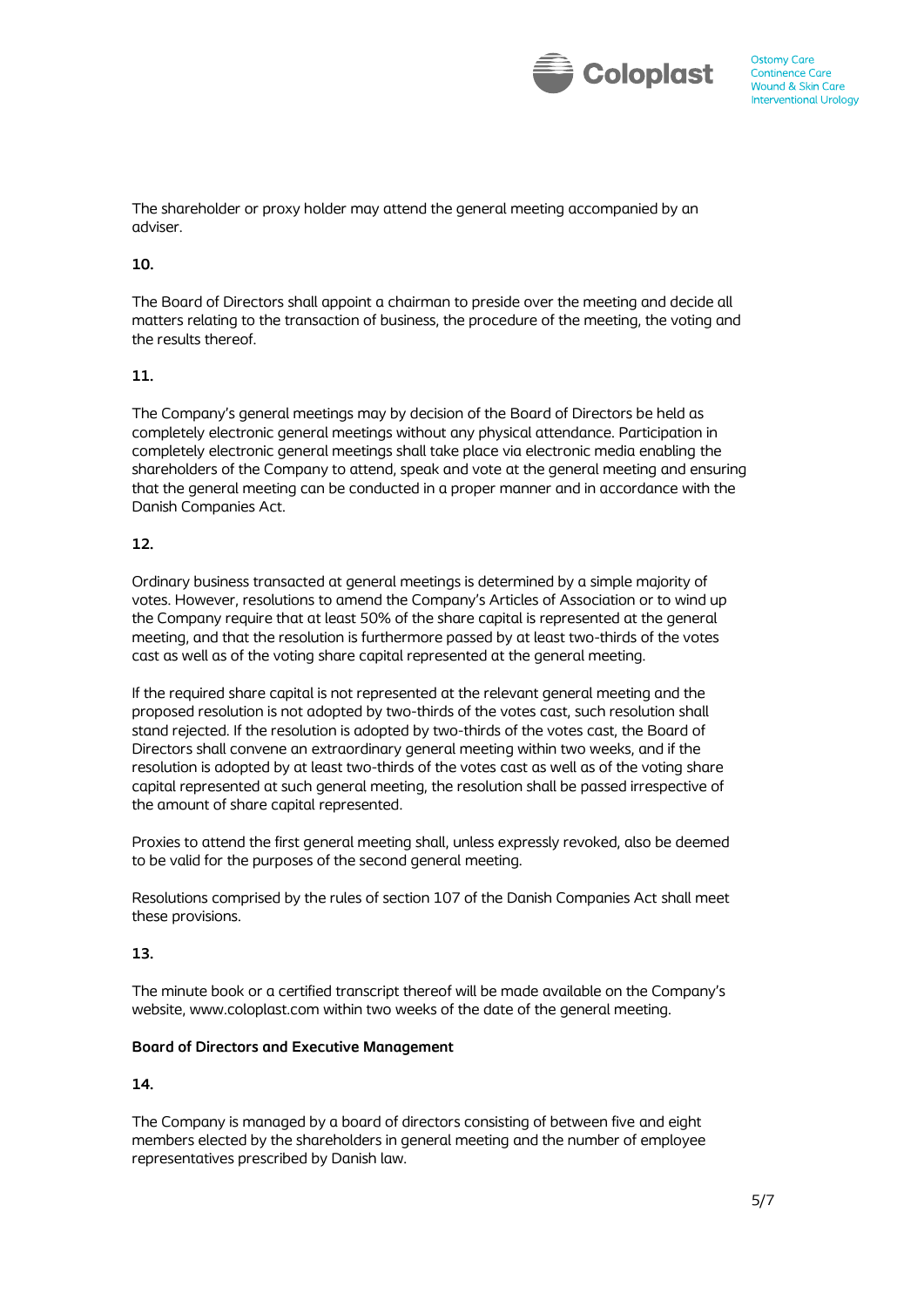

Board members elected by the shareholders in general meeting are elected for terms of one year and are eligible for re-election.

# **15.**

The Board of Directors shall appoint a chairman and a deputy chairman and shall be in charge of the overall management of the Company's affairs. Meetings of the Board of Directors are presided over by the chairman or, in his absence, the deputy chairman.

Resolutions by the Board of Directors shall be passed by a simple majority of votes. In case of an equality of votes, the chairman or, in his absence, the deputy chairman has the casting vote.

The Board of Directors shall draw up rules of procedure for the performance of its duties.

Minutes of the proceedings at meetings of the Board of Directors shall be recorded in a minute book to be signed by all Board members attending the meeting.

The audit book shall be submitted at all meetings of the Board of Directors, and all entries shall be signed by all Board members.

The Board of Directors appoints an Executive Management consisting of between two and six members, one of whom is appointed Chief Executive, and lays down the terms of their employment and the specific rules for their powers and responsibilities.

The Board of Directors may grant powers of procuration.

### **16.**

The Company is bound by the joint signatures of two members of the Executive Management, by the joint signatures of the chairman of the Board of Directors and a member of the Executive Management or by the joint signatures of all members of the Board of Directors.

### **Auditors**

### **17.**

The Company's annual report shall be audited by at least one state-authorised public accountant appointed by the shareholders in general meeting. Auditors are appointed for terms of one year and are eligible for re-appointment.

### **Financial statements**

### **18.**

The Company's financial year runs from 1 October to 30 September.

The annual report shall be signed by the Executive Management and the Board of Directors and shall be provided with the auditors' report.

### **19.**

financial position and results of operations in accordance with the relevant legislation in force  $_{\rm 6/7}$ The annual report shall give a true and fair view of the Company's assets and liabilities, its